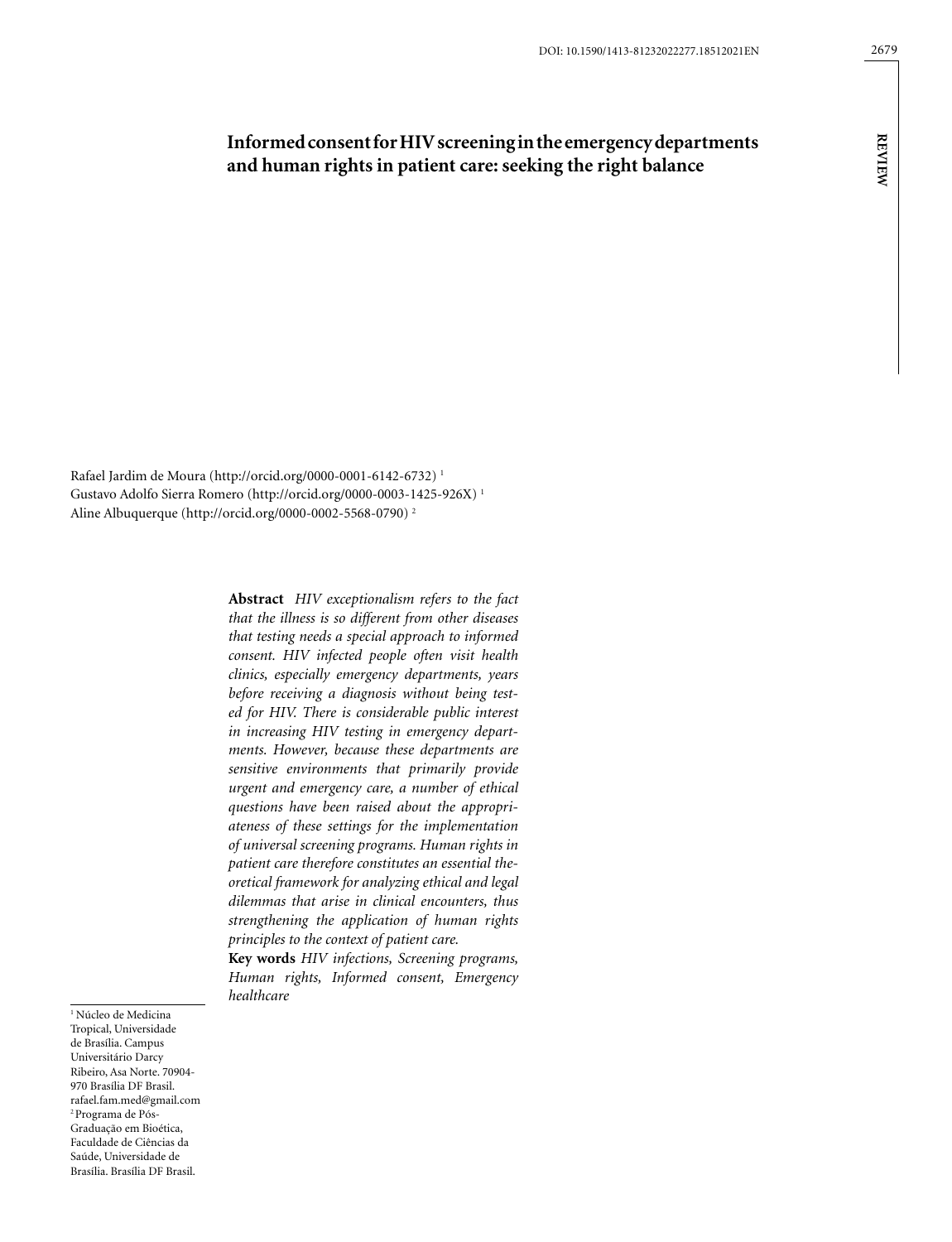# **Has HIV "exceptionalism" become anachronistic?**

HIV exceptionalism refers to the fact that the illness is so different from other diseases that testing needs a special approach to informed consent. HIV testing has therefore involved: (a) exceptional confidentiality protections, as information is so sensitive; (b) exceptional informed consent, because the test is personally invasive; and (c) individualized pre-test counseling, since a positive can be so disruptive<sup>1</sup>.

HIV infected people often visit health clinics years before receiving a diagnosis without being tested for HIV2 . Despite this, it is important to underline that HIV infection falls within the criteria that justify screening: (a) it is a serious health disorder that can be diagnosed early before symptoms develop; (b) it can be detected by reliable, inexpensive, and non-invasive screening tests; (c) patients diagnosed with HIV have years of life to gain if treatment is initiated early, before symptoms develop; and (d) screening programs are cost effective<sup>2</sup>.

With the aim of increasing early detection, tackling stigmatization of HIV testing, combining care and prevention, and ensuring access to immediate treatment, various organizations have encouraged the adoption of screening programs in different clinical settings, including emergency care departments<sup>2,3</sup>. Screening can help normalize HIV testing and reduce the stigma surrounding the disease, leading to greater test acceptance and increasing the number of people receiving timely diagnosis<sup>4</sup>.

On the other hand, expanding HIV testing and its incorporation into emergency care departments pose a number of ethical challenges for patients, health professionals and health systems, particularly in relation to informed consent. HIV testing in emergency care departments therefore raises issues about human rights applied to clinical settings, such as the right to informed consent, which implies the right to privacy. Thus the theme of HIV testing in emergency care services and limitations of informed consent raise questions about the compatibility between increasing HIV testing in these settings and respect for patient privacy, which encompasses exercising self-determination by means of informed consent. This article explores the ethical aspects of increasing HIV testing in emergency departments, drawing on the framework for human rights in patient care and principlist approach to bioethics and patient rights.

#### **A necessary framework**

The concept of "human rights in patient care" (HRPC) refers to the application of human rights principles to the context of patient care5 and is used as a tool for analyzing ethical and legal dilemmas that arise in clinical encounters6 principlist approach The HRPC approach is underpinned by the understanding that human rights constitute ethical and legal norms capable of guiding reflection and resolving bioethical conflicts, notably in the field of clinical bioethics. HRPC thus provide a theoretical and normative framework for the conduct of professionals, patients, family members and service providers in the context of patient care<sup>5,7</sup>.

The use of the HRPC framework contributes to a shift in the ethical and legal perspective in patient care, in so far as it is a patient-centered approach in which decisions are guided by the will and preferences of patients without neglecting the rights of care providers. HRPC thus provides a unique frame of reference that widens out from the sphere of the individual, enabling a more systemic and collective approach to addressing problems, thus contributing to the mitigation of the asymmetry of knowledge and power in the traditionally individual and contractual patient-provider relationship. The use of HRPC as a bioethical framework has certain advantages over other principle-based approaches such as *principlism*<sup>8</sup> , insofar as the latter does not necessarily recognize that the health professional-patient relationship is essentially one of power, and therefore does not provide an effective frame for resolving the ethical dilemmas inherent in such relationships. Furthermore, while patient autonomy is one of the pillars of *principlism –* although not excluded – the patient is not assumed to be the central actor of the clinical encounter. Consequently, the ethical and legal principles underpinning patient rights are not translated into professional practice.

Besides the complementarity of HRPC and the principles of bioethics, by broadening understanding and the scope of the provider-patient relationship, HRPC enable the resignification of the concept of patient safety underpinning more ambitious initiatives to enhance health care quality in its broadest sense, where respect for the human rights of patients and providers is a concrete fact.

The HRPC framework enables clinical practice to be ethically guided by rules encompassing positive and negative imperatives, which makes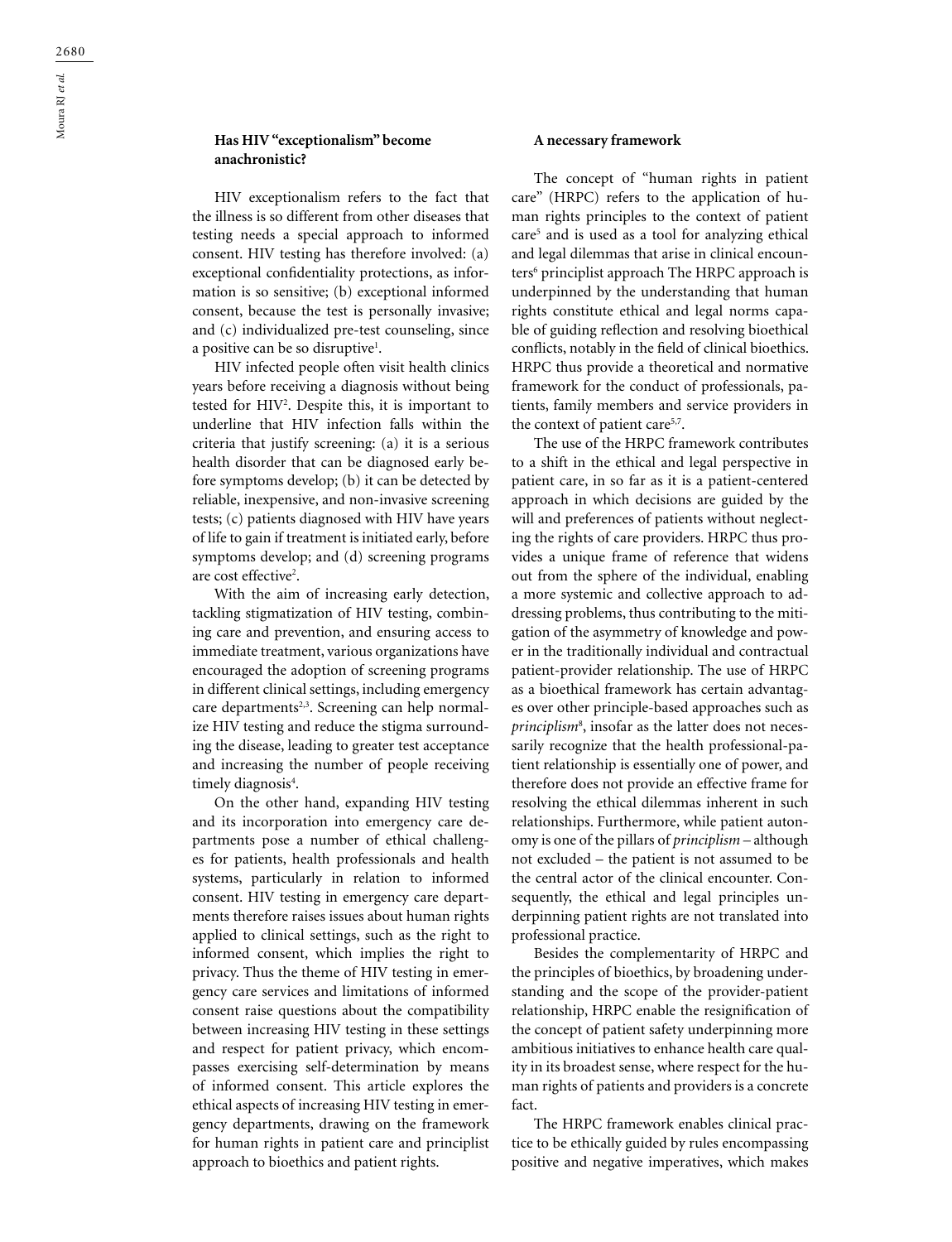solving problems that do not necessarily find a solution in bioethics less challenging<sup>9</sup>. In short, HRPC provide a theoretical framework for arriving at decisions in clinical practice<sup>6</sup>.

#### **Informed consent – an essential element of HIV testing**

HRPC encompass a series of rights, including the right to privacy, which is enshrined in the International Covenant on Civil and Political Rights – adopted by the General Assembly of the United Nations in 1966 – and American Convention on Human Rights – approved by the Organization of American States in 1969 – among other human rights treaties. The right to privacy includes the rule that any health care intervention requires patient authorization or agreement, as the expression of consent removes the prohibition on interfering with someone else's body. The protection of personal autonomy – the condition of self-governance according to one's own needs, will and preferences – is thus at the heart of the right to privacy. The right to informed consent – where health professionals must obtain the patient's permission to "interfere" with their body – also derives from the right to privacy. Unlike the right to privacy, the right to informed consent also links with the right to not be subjected to torture or to cruel, inhumane or degrading treatment, as forced treatment or procedures constitute a violation of this right $10$ .

Informed consent is a communication process involving the patient and health professional that results in the patient's authorization or agreement to undergo a specific medical intervention $11$ . This process involves the provision of information in order to obtain the patient's voluntary permission – without coercion or duress – to undertake any procedure related to their health or body<sup>11</sup>. Any medical intervention carried out without consent, regardless of its importance, constitutes an interference with the patient's private life and breach of the principle of respect for personal autonomy<sup>10</sup>.

Informed consent is directly tied to the right to information, as patients also have the right to be informed about all treatments available for their condition, the examinations and tests they will undergo, and the risks involved<sup>12</sup>. The right to informed consent therefore implies the fulfillment of the right to information, as it is assumed that the patient will be informed about the risks, benefits and alternatives, and the right to refuse treatment by withholding consent, as consent

can only exist when the patient is able to refuse consent<sup>13</sup>.

The ethical and legal requirement to obtain informed consent can be waived under the following circumstances: (a) when the patient is incapable of giving informed consent; (b) emergencies in which there is a risk of death and there was no opportunity to obtain patient consent;  $(c)$  the patient waives consent<sup>13</sup>. In addition, the right to informed consent can be limited when it is in the public interest, such as public health concerns. Within the sphere of international human rights law, human rights restrictions on public health grounds have been a well-established issue for some time<sup>14</sup>. Public health concerns can therefore be grounds for restricting rights under both ordinary and extraordinary circumstances, resulting in the limitation or derogation of certain rights. In this regard, the European Court of Human Rights provided that the right to patient privacy is not absolute and may suffer interference on public health grounds $14$ . It is important to stress that this does not amount to a balance between the patient's individual rights and "collective rights". This assertion is erroneous since restrictions amount to the limitation of an individual right in the collective interest, in this case public health. Restrictions on human rights may be justifiable only when they are: (a) provided for and carried out in accordance with the law; (b) based on scientific evidence; (c) directed toward a legitimate objective; (d) strictly necessary in a democratic society; (e) implemented with the least intrusive and restrictive means available; (f) neither arbitrary nor discriminatory in application; and (h) subject to review<sup>15</sup>.

# **The constant evolution of the informed consent process for HIV testing**

HIV antibody testing first became available in 19852,16. The initial goal was to prevent transfusion-associated HIV infection<sup>2,17</sup>. At the time there was no consensus as to whether HIV screening should be encouraged<sup>22</sup>. It was only in 1987 that the main implications of a positive diagnosis became evident, with testing being coupled with counseling as a strategy to change behavior and prevent transmission<sup>2,17</sup>.

It was a time of enormous anxiety about the emerging AIDS epidemic. Fear of discrimination, stigma, and social exclusion haunted the communities most at risk of infection. This fear and the limits of health care at the time provided the background for the initial discussions of the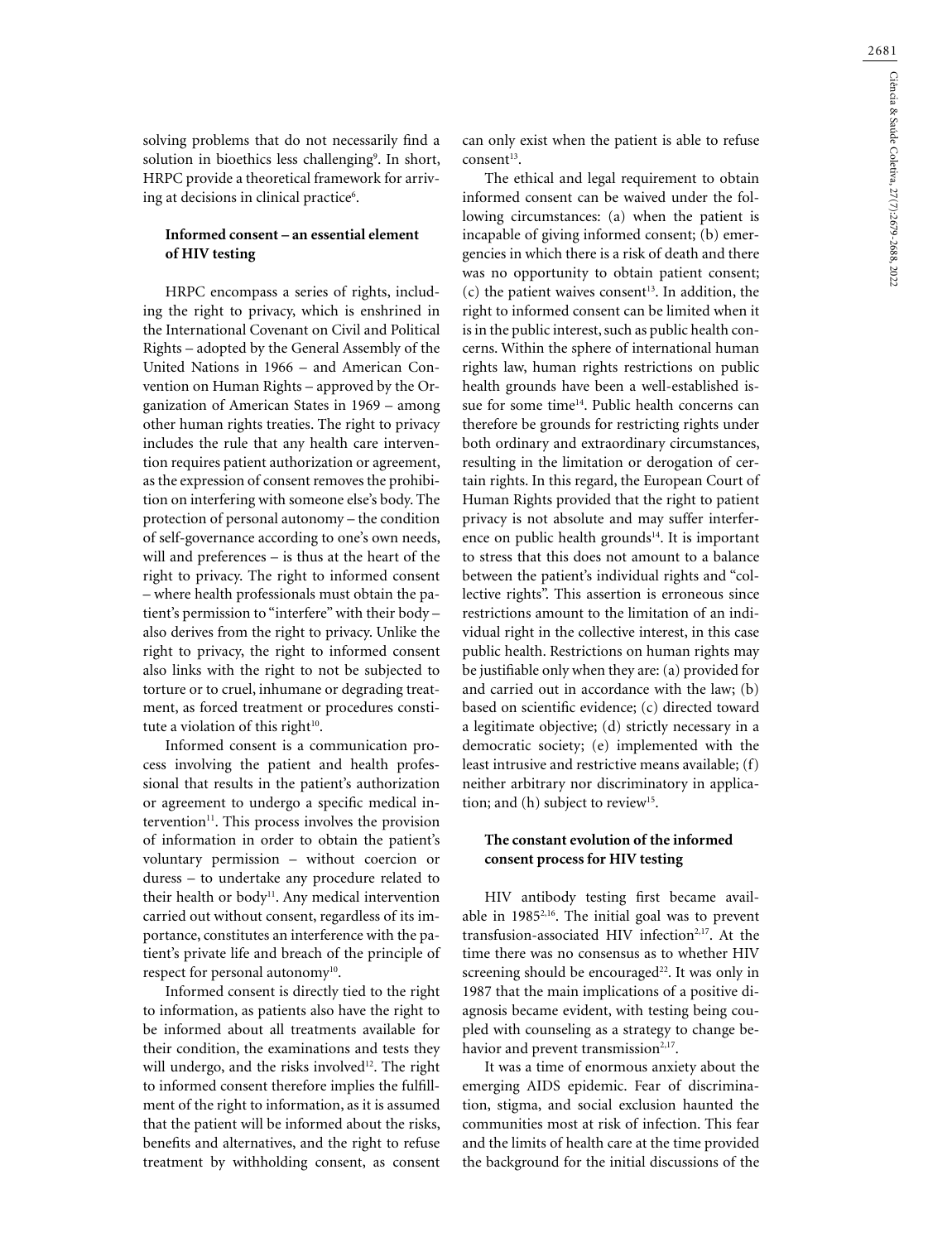ethics of HIV testing. While some public health officials highlighted the need for wide-scale voluntary testing, serving as an important complement to counseling and driver of behavioral change, representatives of the groups affected by the infection, especially gay men, saw the strategy differently. For them, testing posed a risk of harm to socially vulnerable groups. Not only was the test harmful but, opponents of the test suggested it was unnecessary for public health<sup>17</sup>.

The psychological impact of a positive diagnosis in the context of the absence of therapy, combined with concerns about potential discrimination and stigmatization, and anxiety about the prospect of coercive testing policies shaped the view of activists who sought to protect vulnerable populations to ensure confidentiality and respect for autonomy. Only written informed consent could provide the necessary protection<sup>16,18</sup>.

However, in the 1990s, with the management of opportunistic infections and emergence of the first treatment options, activists began to question the protective ethical framework grounded in mandatory counseling and informed consent, which some theorists called "exceptionalism"<sup>18</sup>.

In 2001, the Centers for Disease Control and Prevention (CDC) revised its recommendations for HIV testing of pregnant women, ushering in the simplification of the testing process. Preand post-test counseling were made optional so as not to pose a barrier to testing. Informed consent could be oral and noted in the patients' medical records. Screening was recommended in clinical settings in which HIV prevalence was high (maintaining the recommendation that in low-prevalence settings testing should defined on the basis of high-risk behaviors)<sup>2</sup>. In 2003, the CDC modified recommendations in order to simplify the testing process, advocating the normalization of HIV testing, making it a routine part of medical care on the same basis as other diagnostic and screening tests. Counseling was considered desirable, but not mandatory<sup>2</sup>.

Although certain groups were against the removal of mandatory counseling and specific signed consent<sup>19,20</sup>, in 2006, following the trend towards the normalization of HIV testing, the CDC recommended that testing should be decoupled from counseling and that screening for HIV infection should be performed routinely for all patients aged 13-64 years unless they declined (opt-out screening), further simplifying the consent process<sup>2</sup>.

Lengthy mandatory counseling by overburdened health staff was seen as a barrier to offering testing2,21. As a result, counseling was no longer required in general HIV screening programs, being considered distinct from HIV testing and recommended as a prevention strategy only for persons with high-risk behaviors<sup>2</sup>.

Routine testing began to be recommended for all patients regardless of risk behavior<sup>22</sup> on the same basis as screening for other conditions in normal practice.2 By being treated like other screening procedures, HIV testing was "normalized", reducing stigma and encouraging acceptability21.

Also with a view to normalizing testing, the CDC recommended "opt-out" screening, whereby the patient is informed that testing will be performed unless they decline.2 Standardized scripts for offering testing included: "We're offering routine HIV tests to all of our patients. You will be tested unless you decline"<sup>23</sup>. Studies have demonstrated an increase in test acceptance using this method<sup>23</sup>. However, questions remain about patient understanding of the procedure<sup>24</sup> and whether the method involves a certain degree of coercion, resulting in criticism from an ethical point of view<sup>18</sup>. In this regard, the recommendations clearly state that HIV testing is not mandatory18, but rather a voluntary procedure without coercion that should not be undertaken unknowingly<sup>2</sup>.

## **The imperatives of expanding HIV screening in emergency departments**

Since the publication of the CDC guidelines recommending HIV screening in all clinical settings in 2006, there has been considerable public interest in expanding HIV testing in emergency departments. However, because these clinics are sensitive environments that primarily provide urgent and emergency care<sup>25</sup>, a number of questions have been raised about the appropriateness of these settings for universal screening programs. Overcrowded emergency departments are an everyday reality in Brazil and worldwide and there are concerns that the introduction of screening programs in such a busy environment might interfere with acute care processes.<sup>26</sup> Other issues include physical resource<sup>21</sup>, staffing<sup>21</sup> and time<sup>2</sup> constraints, lack of mechanisms to ensure the delivery of results<sup>27</sup>, clinical follow-up<sup>2</sup>, and the costs involved in each potential diagnosis $28$ . In addition, not all health professionals are open to the idea of universal screening in emergency departments and some resist<sup>29</sup>. Another concern is the physical and mental suffering experienced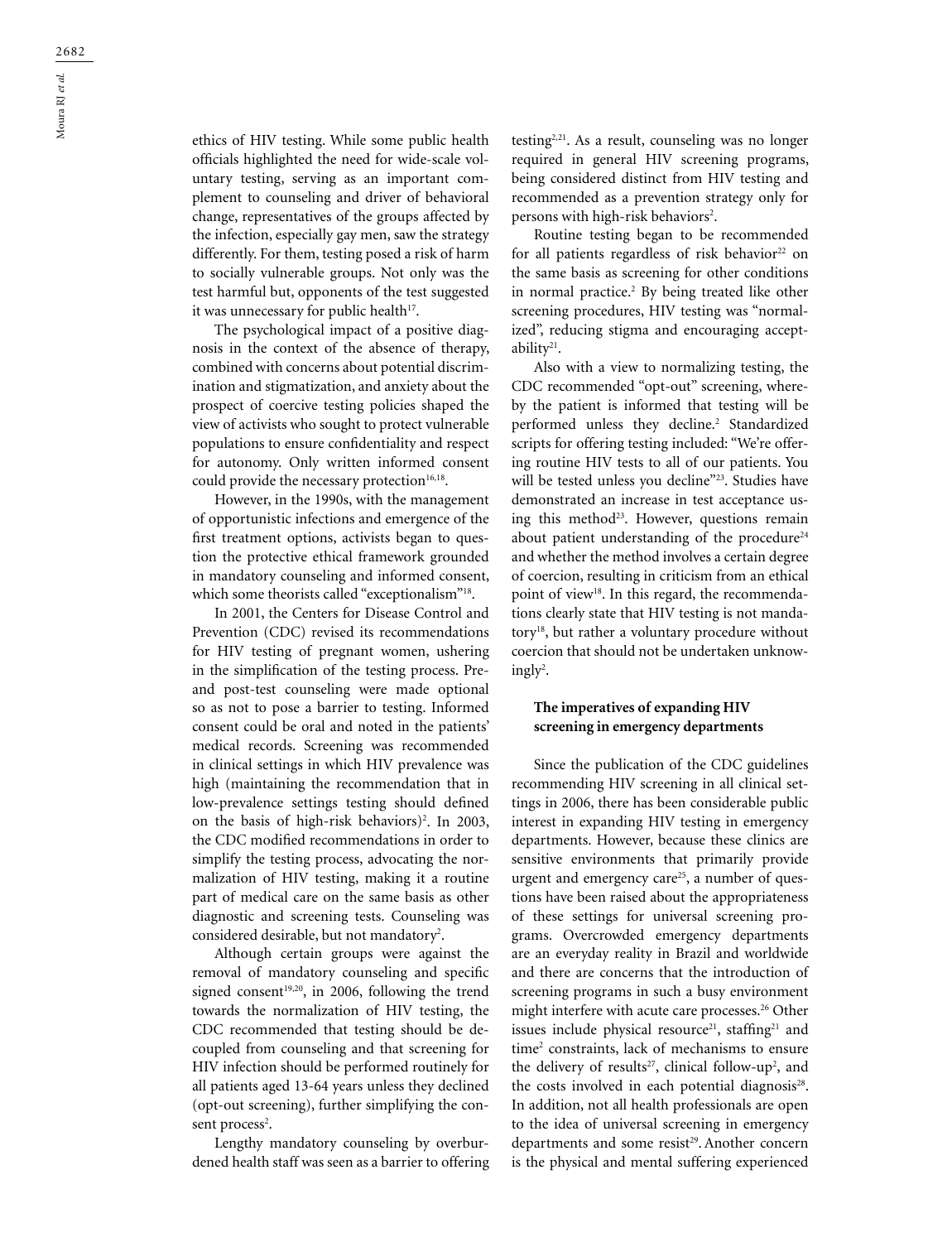by emergency patients who discover that they are infected with HIV3 .

However, a number of studies investigating the implementation of universal HIV screening programs in emergency departments show that testing does not affect routine processes and that a number of interventions have been successful3,25,26,30-34.

While recent behavioral-risk screening programs in emergency departments have presented similar results to universal testing approaches  $-$ at a lower cost in some initiatives<sup>26,35</sup> – testing focused on people with certain clinical presentations or behavioral risks has tended to fail to identify many cases of HIV<sup>36</sup>. Furthermore, only the universal approach has the potential to reduce stigma associated with risk-based testing<sup>36</sup>.

### **Vulnerability in the emergency department and the dilemmas of HIV screening**

One of the most notable ethical issues arising from HIV screening in emergency care departments is "opt-out" consent, whereby the patient is notified that testing will be performed unless the patient refuses in an attempt to expand testing37. In this regard, offering a test to someone in a poor state of health may be perceived as potentially coercive as they may find it harder to refuse due to their additional vulnerability<sup>38</sup>.

The fact that many people still decline the test despite the fact that survival gains outweigh the decrements in quality of life resulting from a positive diagnosis may warrant increased investment in educational programs targeting this public $37$ .

Thus, efforts to incorporate screening as a routine part of emergency care should be carefully reviewed to assess whether testing should be offered or not, including the potential limitations of informed consent in these settings given the difficulties of assessing capacity to consent for patients with more critical health conditions and particularly under the pressure of meeting immediate treatment demands<sup>37</sup>.

Though there is never a good moment to receive a HIV positive diagnosis, some moments may be better than others. With regard to "optout" testing, individuals who believe they are not at risk may decide to accept the test either because they tend to follow the recommendations of health professionals, feel awkward declining the test, or are concerned or distracted by the health problem that made them seek care. Thus, they may agree to be tested at a time in their life in which they otherwise would not have opted to do so if they had known the result would be positive<sup>37</sup>.

Little is known about the extent to which life circumstances can affect the ability of HIV-positive individuals to assimilate and react adequately to their diagnosis. Moments of hardship, such as losing a job, abusive relationships and legal problems, may adversely affect an individual's ability to take in their diagnosis<sup>37</sup>.

The provision of potentially distressing information to an already vulnerable person occurs in different contexts in health services, for example when conducting unpleasant tests for rape victims<sup>38</sup>.

One argument against increasing HIV testing in emergency departments is that the distress and discomfort of having a medical emergency and seeking emergency care may compromise a patient's capacity to consent, thus making these settings inappropriate for testing. On the other hand, however, HIV testing is recommended during labor, which is a moment that generally involves discomfort and pain. Furthermore, the literature also suggests that testing is appropriate for patients with serious chronic illnesses, such as rheumatic disease<sup>39</sup> and cancer<sup>40</sup>, those in acute medical units<sup>40-42</sup>, intensive care units<sup>43</sup> and undergoing pre-operative assessments<sup>44</sup>, and psychiatric inpatients<sup>45</sup>. In African countries, where the prevalence of HIV in the general population is high, there are even initiatives that offer testing services to persons visiting funeral homes<sup>38</sup>.

An argument for testing in emergency care departments is the moral duty to protect third parties<sup>46</sup>. In this regard, patients participating in a study assessing a testing intervention in emergency departments suggested that HIV testing was a public responsibility, both in relation to public health – to reduce transmission – and to health system costs incurred by the state<sup>4</sup>.

## **Informed consent and the human rights of patients: options in the real world**

This section explores different contexts of consent for HIV testing: presumed consent, consent initiated by nurses or other health professionals, consent during triage, consent during blood collection for other tests, and self-testing.

## **Presumed consent**

Health professionals should discuss all diagnostic and therapeutic interventions with patients. However, some authors suggest that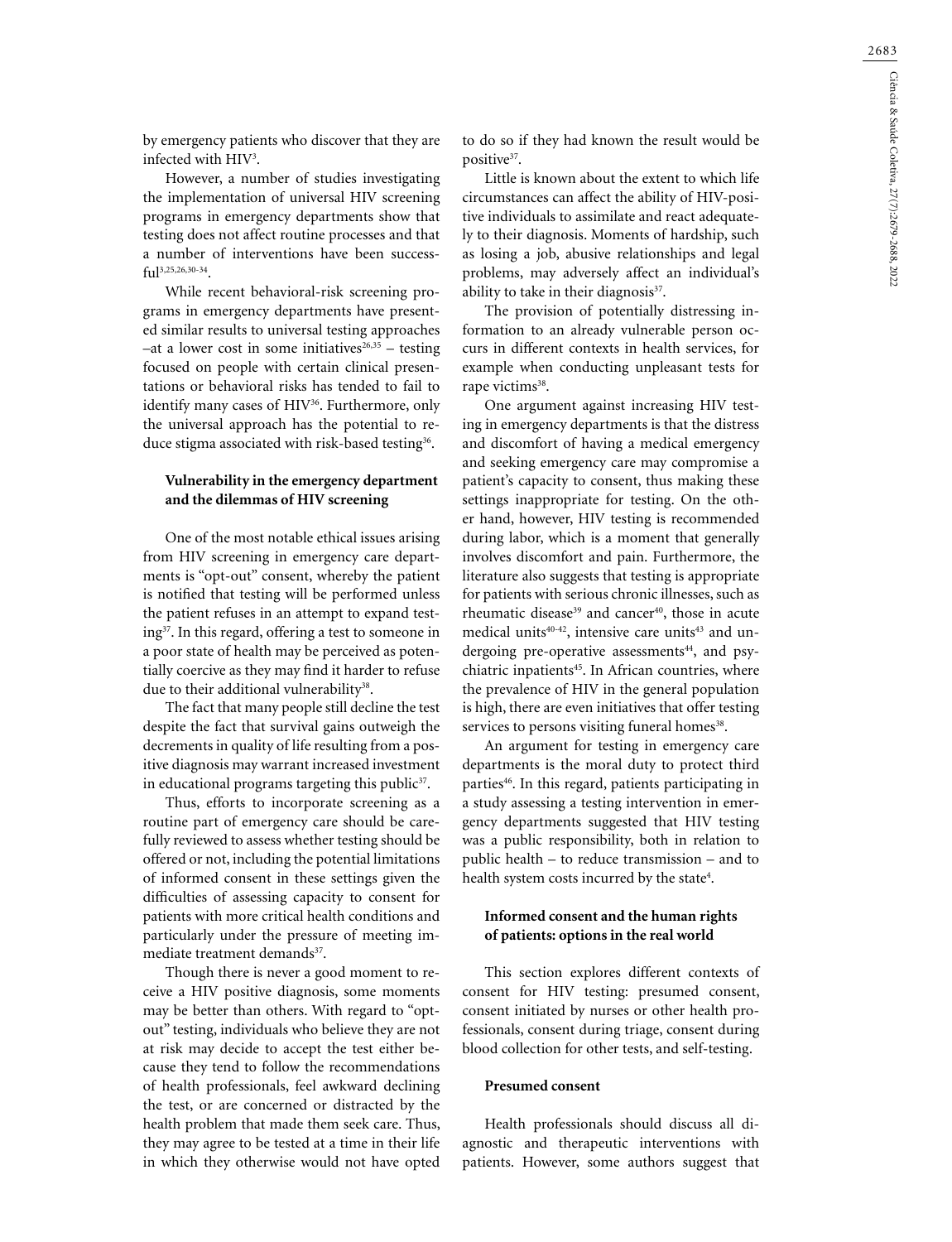consent can often be implied, as in the case of low-risk procedures such as blood tests<sup>27</sup>. Presumed consent can be understood as an implied agreement by which the patient, by supplying urine or blood, agrees to the routine testing of these materials<sup>16</sup>. This type of consent is incon-

sistent with the right to the self-governance of health care according to one's own will and preferences, because the patient may not wish to undertake a specific test at that moment in their life. It is also important to note that the patient has the right to be informed about all tests and their consequences – even when they are "routine".

It is argued that potentially risky interventions require explicit informed consent and that for HIV tests that are not blood tests, but rather procedures involving patient cooperation, such as colorectal cancer screening or mammograms, consent is an unequivocal requirement $16,27$ . In emergency care settings, this requirement includes invasive procedures such as lumbar punctures or central venous access. Essentially, obtaining a blood sample to perform the HIV test does not pose any physical risk to the patient and the benefits of a diagnosis are widely documented<sup>27</sup>.

As mentioned above, the requirement of informed consent for HIV testing is grounded on the patient's right to conduct their life as they see fit. This includes choosing when and how to take the test, given that the result could have a significant impact on the patient's life. Thus, the patient alone should decide if he/she is ready to shoulder that impact. A positive HIV test can lead to the loss of support from family or friends, depression, relationship breakups and a series of other problems that can have a profound impact on the patient's life<sup>27</sup>.

The argument that testing has benefits is not enough to forgo the patient's right to decide when and how to take the test. The benefits of diagnosis should be cited to enable the patient to take an informed decision. In the case of adults, what comprises a benefit should be decided by the patient.

In keeping with the HRPC, some scholars reject the use of the term "routine" to justify testing without the patient knowing. HIV testing should not be performed under the conditions of presumed consent that governs various other medical tests<sup>16</sup>. Complete routine HIV testing without the patient's prior knowledge fails to meet ethical standards and thus violates patient rights<sup>46</sup>.

## **Informed consent initiated by nurses or other health professionals**

Despite continuing education, performance feedback, and innovative methods to remind physicians to order the HIV test in emergency departments, studies have shown that some screening programs have poor testing rates. The study in question showed that while some physicians did not order tests because they believed screening in these settings to be inappropriate, the majority reported simply forgetting to order tests in busy environments<sup>31</sup>. Another reason for low testing rates is the difficulty in getting physicians to prioritize preventive care in the face of other more urgent patient needs<sup>30</sup>.

An alternative is nurse standing orders. Nurses perform various tasks in different clinical settings, meaning that assigning the responsibility for testing to these professionals makes a lot of sense<sup>30</sup>. Emergency department screening initiatives in other countries in which nurses obtain informed consent – generally in the triage/intake  $process - and order the test<sup>31</sup> from the laboratory$ or perform rapid bedside tests have been shown to be successful<sup>30</sup>.

Even in places where the flexibilization of HIV testing has been historically constrained, recent legislation authorizes other health professionals besides physicians to obtain informed consent for testing, as is the case in New York $47$ .

Thus, HIV testing performed by nurses or other health professionals constitutes an effective measure for ensuring informed consent and increasing testing while keeping the patient at the center of care.

#### **Informed consent during triage**

All patients go through triage, making it a good option for incorporation into HIV screening programs. Initiatives in other countries where informed consent for HIV testing is decoupled from the medical appointment and obtained by nurses during triage have been shown to be successful. The test can be performed in the triage area before the patient is seen by the physician using the rapid testing method $32$  or is automatically authorized in the blood tests requested during the medical appointment $31$ . As mentioned above, broad consent for blood tests fails to meet the principles of the right to informed consent, which requires health professionals to provide adequate and accurate information to patients about what they are consenting to. Likewise, in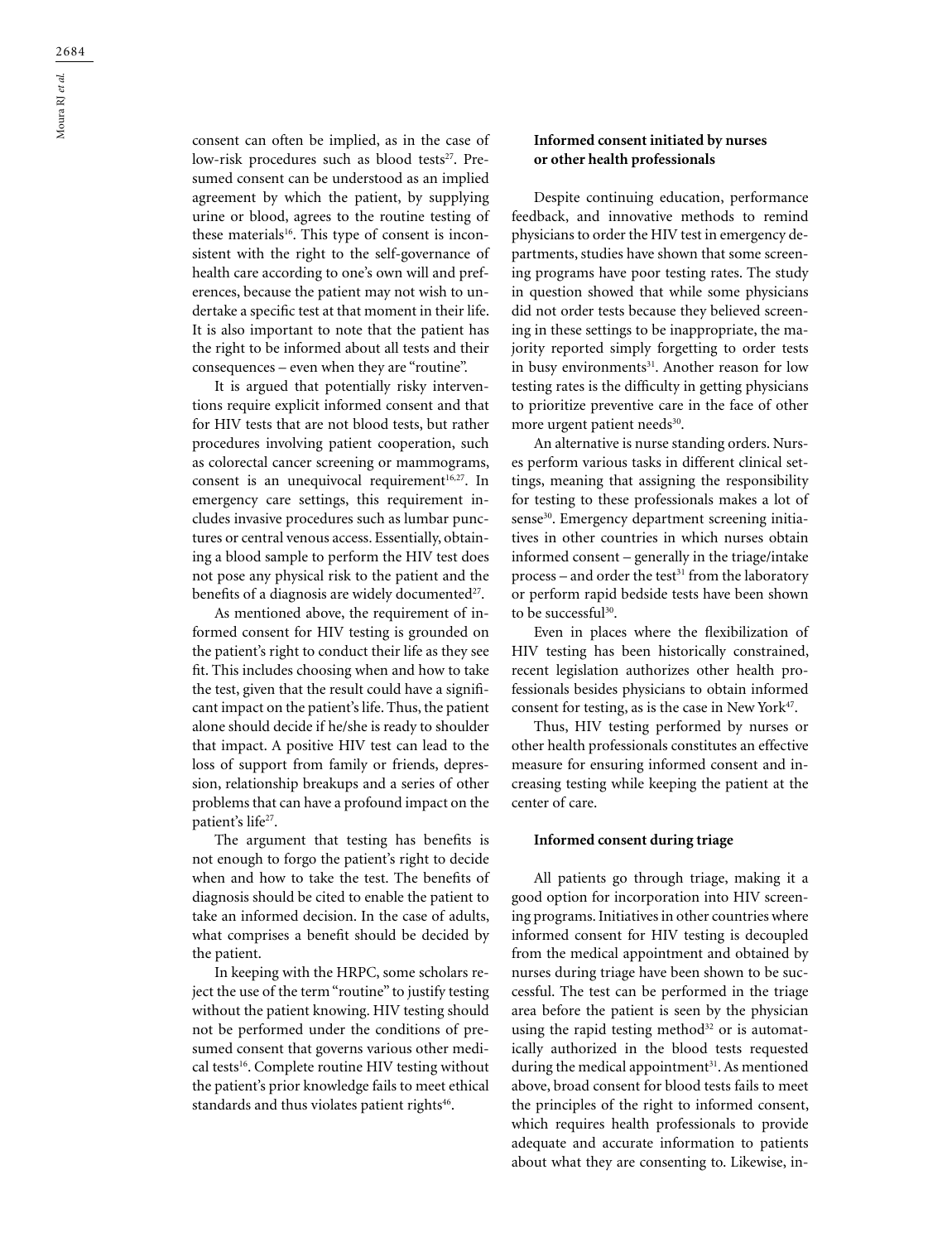formed consent during triage should be given careful consideration because the patient may potentially be distressed and require urgent health care. Thus, when adopting this approach it is essential to have an adequate area that provides a welcoming and comfortable environment in which the patient can be properly informed about the tests that are being requested.

# **Consent during blood collection for other tests**

Various recent international studies have investigated electronic medical record-based initiatives using systems that issue an automated testing prompt for emergency department and in-patients<sup>25,34</sup> during medical assessments and at other moments during the routine of other health professionals, such as triage and blood collection<sup>25,33</sup>.

In a screening program implemented in an emergency department, the electronic medical record captured prior HIV testing. For patients without a prior test, the system issued an automated prompt recommending an HIV test when ordering a blood test. The nurse was then instructed to obtain opt-out consent during blood collection<sup>25</sup>.

As with consent during triage, it is essential to have an adequate area that provides a welcoming and comfortable environment in which the patient can be properly informed about the tests that are being requested.

#### **Self-testing**

Rapid testing can be used in all the above settings, either "*in situ*" during triage or on patients under observation or in-patients – generally performed by nurses – or with blood samples sent to the laboratory, being performed by the laboratory staff. Despite providing swift results, rapid tests have the disadvantage of taking up staff time and therefore require greater staffing.

Self-testing, where the person performs the HIV test, is used in various countries around the world48. The test can be done at home or *in situ* during triage with the help of nurses while the patient is waiting to be seen by the physician<sup>49</sup>.

There are diverging opinions on the ethical aspects of self-testing. Arguments against the method include the following: antiretroviral therapy is not readily available in all countries, potential risk of coercive testing by partners; testing outside the health system can have negative consequences related to difficulties in finding appropriate treatment and retention in treatment<sup>50</sup>; cost may limit access when the test is not available on the public health service; and false-negative results during the window period may lead to a false sense of security<sup>51</sup>.

However, self-testing can promote personal autonomy because it allows patients to dictate the circumstances under which they perform the test and there is no strong ethical objection to this method<sup>52</sup>. Furthermore, the modality is widely acceptable, especially among high-risk individuals, and empowers users, thus helping to normalize testing.<sup>51</sup> In addition to high acceptability and accuracy, individuals are able to test anonymously, thus reducing the barrier of stig $ma^{51}$ .

In the HRPC framework, the essential question of timely access to care includes offering services in such a manner that access does not result in discrimination and stigmatization of the most vulnerable populations. Self-testing is therefore a step forward in establishing patient-care system relationships that cement the right to health with respect for the person's dignity and integrity.

# **Consent and sharing decisions: a necessary future**

The HRPC theoretical framework reaffirms the need to obtain informed consent to perform HIV testing<sup>53</sup>. Indeed, there is no ethical or legal justification for restricting patients' right to make their own significant life choices. Arguments concerning the benefits of early testing should be weighed up by the patient, who, after being properly informed, should be the sole decision maker when deciding which tests to do and the appropriate moment to do them. In addition, recognizing the importance of increasing HIV testing in emergency departments does not mean that the right to informed consent can be restricted, but rather that other measures can be implemented, such as informed consent initiated by nurses or other health professionals.

Normalizing "routine" testing without informed consent, even when oral consent is obtained, reveals a paternalistic culture in which health professionals make decisions on behalf of the patient allegedly based on the concept of good. Thus, despite a robust bioethics theoretical framework for the requirement of informed consent, the HRPC approach is needed to ground this requirement in respect for fundamental human rights within a universal legal framework. It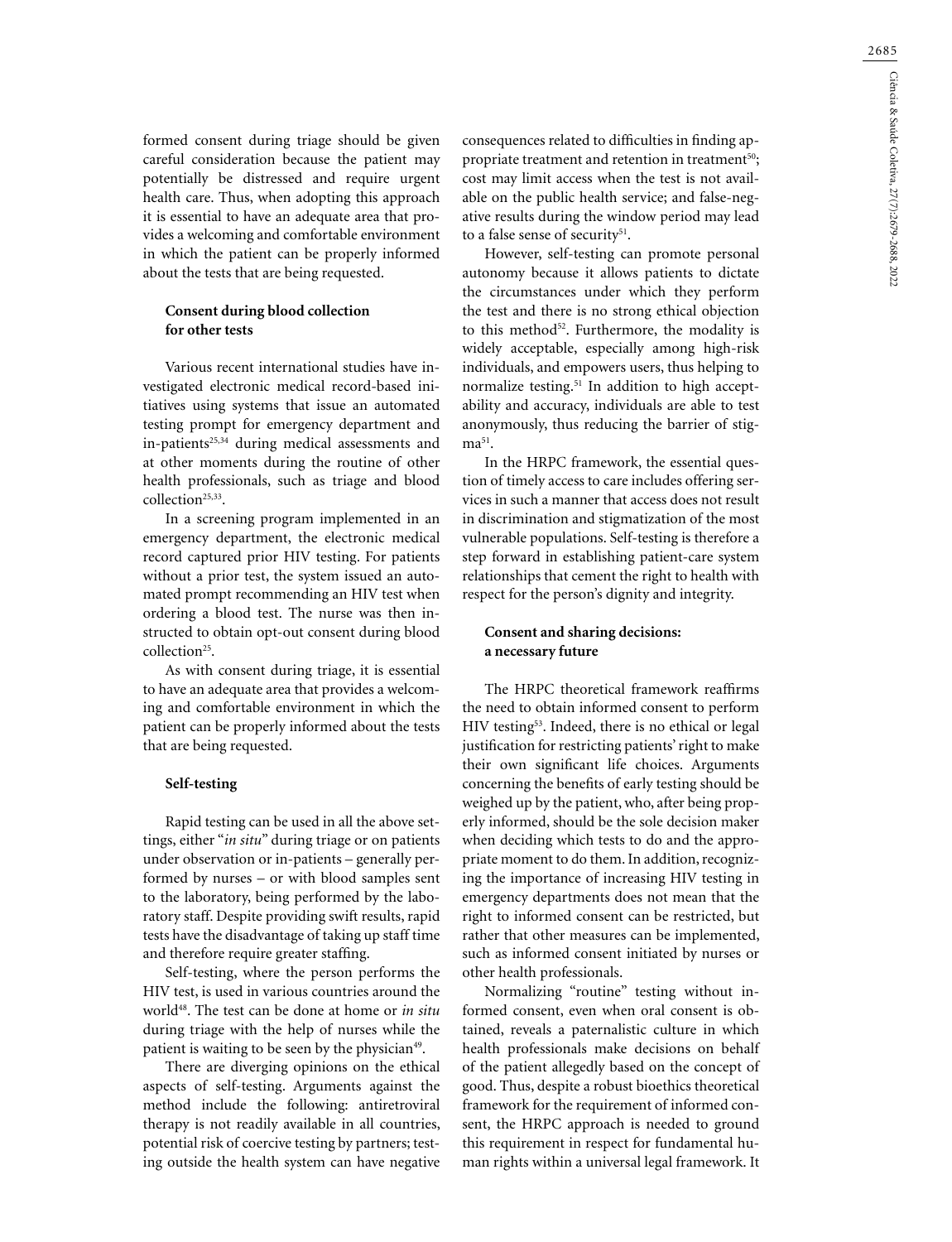is therefore possible and desirable to conciliate the expansion of HIV testing, albeit in sensible environments like emergency departments. Certainly, the act of giving consent will only achieve true legitimacy when ethical principles are re-

spected and understood within a broader human rights framework for both patients and health professionals, who, after providing the best available information, should share the decision over whether or not to give informed consent.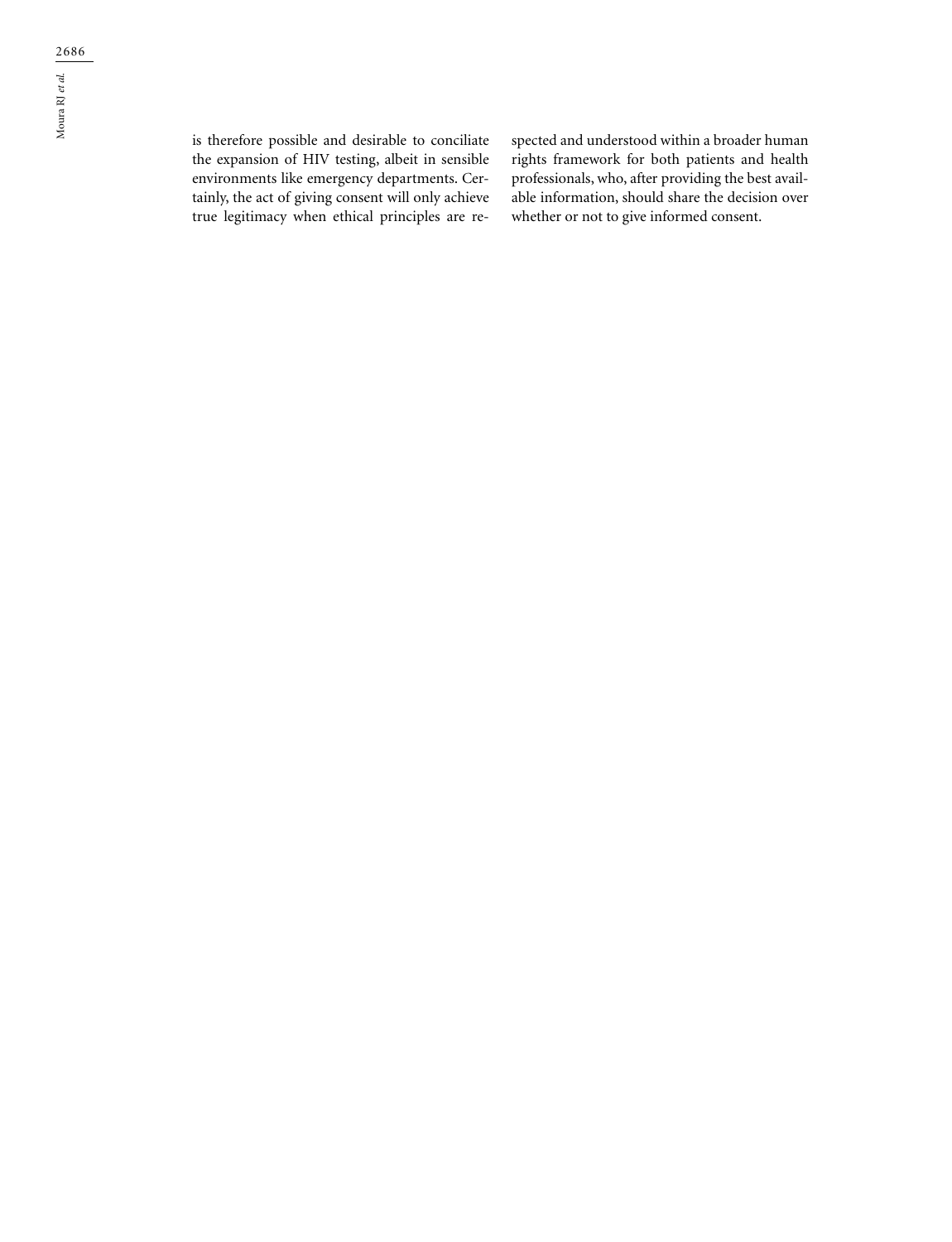## **Collaborations**

RJ Moura contributed to the article conception and design, manuscript drafting, critical review and final approval of the manuscript. GAS Romero contributed to manuscript drafting, critical review and final approval of the manuscript. A Albuquerque contributed to the article conception and design, manuscript drafting, critical review and final approval of the manuscript.

#### **References**

- 1. Wynia M. Routine screening: Informed consent, stigma and the waning of HIV exceptionalism. *Am J Bioeth* 2006; 6(4):5-8.
- 2. Branson BM, Handsfield HH, Lampe MA, Janssen RS, Taylor AW, Lyss SB. Revised recommendations for HIV testing of adults, adolescents, and pregnant women in health-care settings. *MMWR Recomm Rep* 2006; 55(RR-14):2002-2013.
- 3. Christopoulos KA, Massey AD, Lopez AM, Hare CB, Johnson MO, Pilcher CD. Patient perspectives on the experience of being newly diagnosed with HIV in the Emergency Department/Urgent Care Clinic of a public hospital. *PLoS One* 2013; 8(8):e74199.
- 4. Cullen L, Grenfell P, Rodger A, Orkin C, Mandal S, Rhodes T. "Just another vial": a qualitative study to explore the acceptability and feasibility of routine blood-borne virus testing in an emergency department setting in the UK. *BMJ Open* 2019; 9(4):9-12.
- 5. Cohen J, Ezer T. Human rights in patient care: a theoretical and practical framework. *Health Hum Rights* 2013; 15(2):7-19.
- 6. Founier V. Ética clínica: otra formación de la UNES-CO para hacer frente a los dilemas bioéticos. In: Solinis, Germán. *¿Por qué una Bioética Global?* Paris: UNESCO; 2015. p. 39-43.
- 7. Albuquerque A. *Manual de direito do paciente*. Belo Horizonte: CEI; 2020.
- 8. Beauchamp TL, Childress J. *Principles of Ethical Biomedical*. New York: Oxford University Press; 2019.
- 9. Antonio M, Santos D, Albuquerque A. Human rights of patients as a new reference for clinical bioethics. *Rev Redbioética/UNESCO* 2018; 2(16):12-22.
- 10. Buelens W, Herijgers C, Illegems S. The view of the European Court of Human Rights on competent patients' right of informed consent. *Eur J Health Law* 2016; 23(5):481-509.
- 11. American Medical Associacion (AMA). Informed consent [Internet]. [cited 2021 Apr 30]. Available from: https://www.ama-assn.org/delivering-care/ethics /informed-consent
- 12. The California Patients Guide. Chapter II. Your Right to Informed Consent [Internet]. [cited 2020 aug 9]. Available from: http://calpatientguide.org/ii.html
- 13. Albuquerque A. *Direitos humanos dos pacientes*. Curitiba: Juruá Editora; 2016. 288p.
- 14. Tsampi A. Public health and the European Court of Human Rights: using Strasbourg's arsenal in the CO-VID-19 Era [Internet]. [cited 2020 sep 12]. Available from: https://www.rug.nl/rechten/onderzoek/expertisecentra/ghlg/blog/public-health-and-the-europeancourt-of-human-rights-27-03-2020?lang=en
- 15. Advocates for Justice and Human Rights. Human Rights in the time of COVID-19: front and centre. [Internet]. [cited 2020 apr 10]. Available from: https:// www.icj.org/human-rights-in-the-time-of-covid-19-front-and-centre/
- 16. Levine C, Bayer R. The ethics of screening for early intervention in HIV disease. *Am J Public Health* 1989; 79(12):1661-1667.
- 17. Bayer R, Edington C. HIV testing, human rights, and global AIDS policy: exceptionalism and its discontents. *J Health Polit Policy Law* 2009; 34(3):301-323.